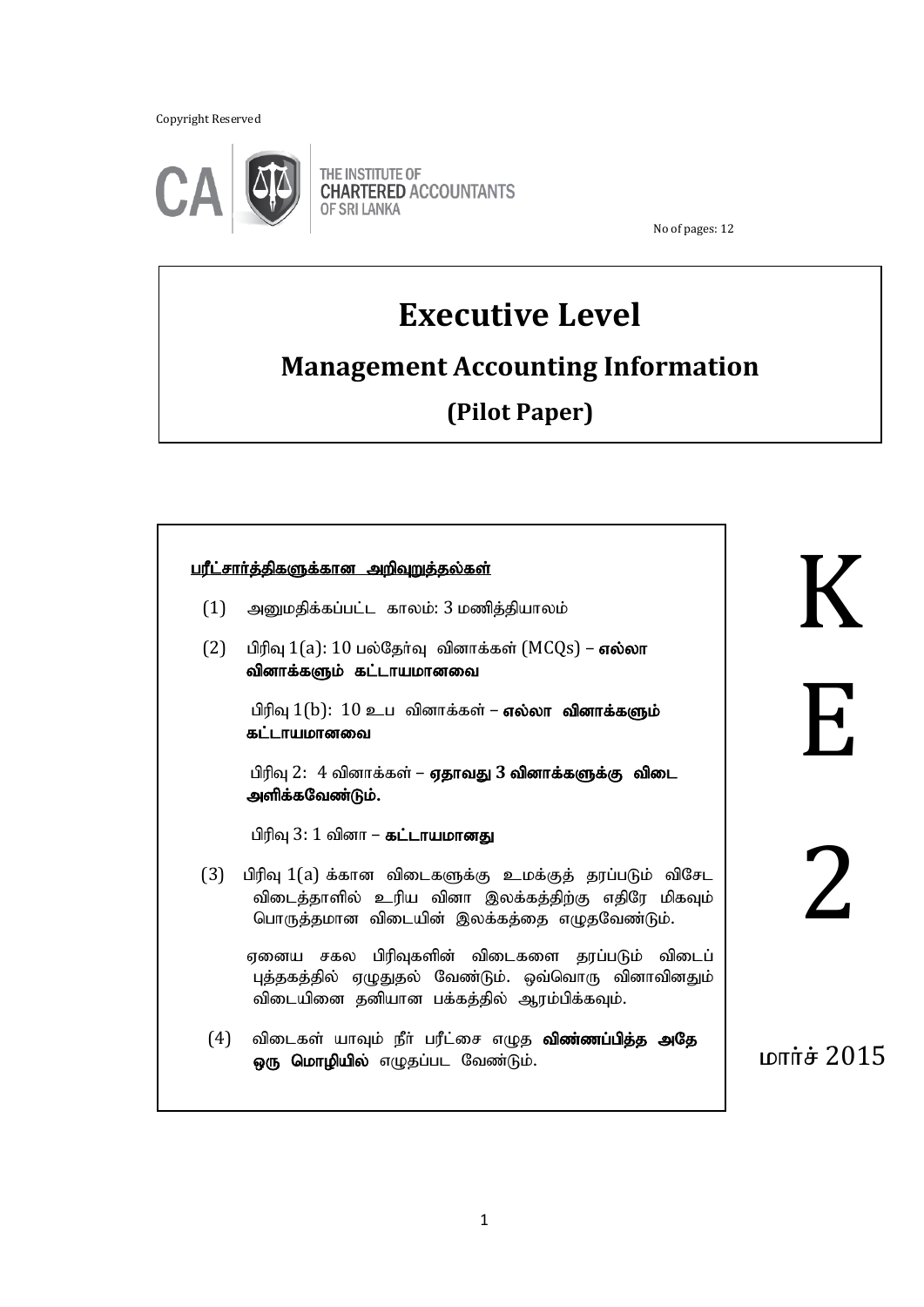எல்லா இருபது வினாக்களும் கட்டாயமானவை. பிரிவு 1 க்கான மொத்தப் புள்ளிகள்: 50 புள்ளிகள். இந்தப் பிரிவுக்கு பரிந்துரைக்கப்பட்ட காலம் 90 நிமிடங்கள்.

#### <u>வினா இல. 01</u>

1(a): மிகவும் பொருத்தமான விடையினை தெரிவுசெய்க

 $(G \cup \overline{G} \cup \overline{G} \cup \overline{G} \cup \overline{G} \cup \overline{G} \cup \overline{G} \cup \overline{G} \cup \overline{G} \cup \overline{G} \cup \overline{G} \cup \overline{G} \cup \overline{G} \cup \overline{G} \cup \overline{G} \cup \overline{G} \cup \overline{G} \cup \overline{G} \cup \overline{G} \cup \overline{G} \cup \overline{G} \cup \overline{G} \cup \overline{G} \cup \overline{G} \cup \overline{G} \cup \overline{G} \cup \overline{G} \cup \overline{G} \cup$ 

- 1.1. வாடிக்கையாளருக்கு சிறந்த பயனளிக்கும் ஊக்குவிப்புக் கொடைமுனைவினை இனங்காண்க.
	- $A$ . ஒன்றை வாங்கி, இரண்டாவதில்  $50\%$  கழிவு பெறுங்கள்.
	- B. இரண்டை வாங்கினால் மூன்றாவது இலவசம்.
	- C. மூன்றை வாங்கி மேலும் இரண்டினை இலவசமாக பெறுங்கள்
	- னு. நான்கினை வாங்கி சகல கொள்வனவுகளிலும்  $35\%$  கழிவு பெறுங்கள்

#### $(2 \text{ L} \cdot \hat{\text{S}})$

- 1.2. ஒரு ஆரம்ப காசு வெளிப்பாய்வினையும் அதனைத் தொடர்ந்து ஒரு தொடர் காசு உட்பாய்வுகளையும் கொண்ட செயற்திட்டத்தில் அதன் பிரயோகிக்கக்கூடிய கழிவு விகிதம் வீழ்ச்சியடையும்போது கீழே தரப்பட்டுள்ள கூற்றுக்களில் சரியான கூற்றினை இனங்காண்க:
	- A. நிகர இற்றைப் பெறுமதி (NPV) அதிகரிக்கும்
	- B. அக விளைவு விகிதம் (IRR) அதிகரிக்கும்
	- C. மீள்செலுத்துகைக் காலம் குறைவடையும்
	- D. கணக்கீட்டு வருவாய் விகிதம் அதிகரிக்கும்

#### $(2 \text{ } \mu \text{sin} \text{sin} \text{sin})$

- 1.3. ஒரு நிதிநிறுவனம் இணங்கப்பட்ட ஒரு தொகையை  $1/1/2015$  திகதி வைப்புச் செய்தால்  $31/12/2025$  திகதியில் ஆரம்பித்து  $10$  ஆண்டுகளுக்கு ஒவ்வொரு ஆண்டு இறுதியிலும் ரூபா  $100,000$  செலுத்துவதற்கு அழைப்பு விடுக்கின்றது. இந்த முதலீட்டிலிருந்து  $12\%$  வருவாய் எதிா்பாா்க்கப்படின், ஒருவா் முதலிடும் அதிகபட்ச கொகையை கிட்டிய ஆயிாம் ரூபாய்களில் கூறுக;
	- A.  $\epsilon$ ҧபா 1,000,000
	- **В.** сънг 620,000
	- C. *с*ънг 322,000
	- D. *е*љшт 182,000

#### $(2 \text{ L} \cdot \hat{\text{S}})$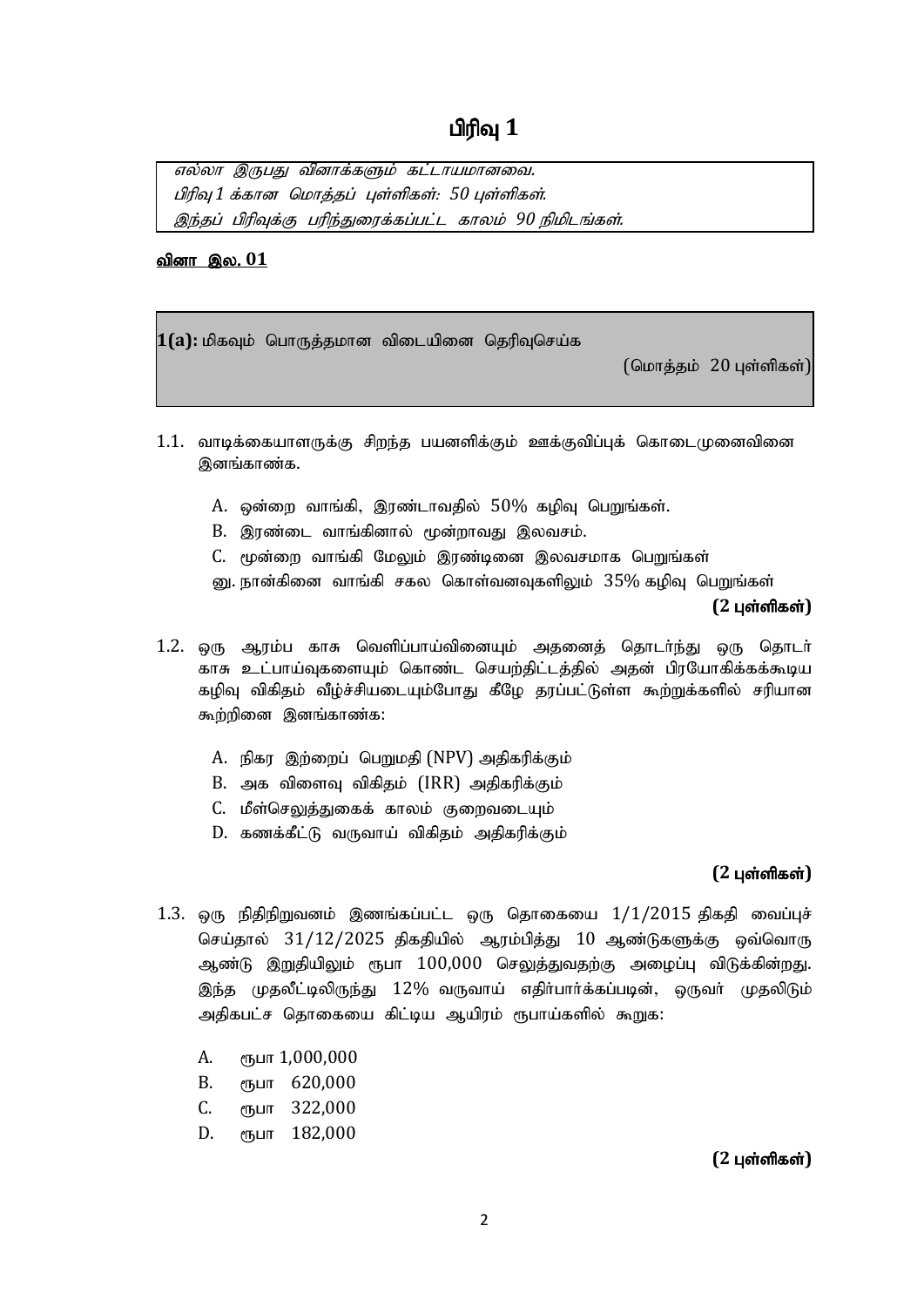- 1.4. ஒரு நிருமான ஒப்பந்தத்தின் மதிப்பிடப்பட்ட இலாபம் ரூபா 50 மில்லியன், ரூபா  $90$  மில்லியன் மற்றும் ரூபா  $120$  மில்லியனாக இருப்பதற்கான நிகழ்தகவுகள்  $(\mu$ றையே  $1/2$ ,  $1/3$  மற்றும்  $1/6$  ஆகும். இந்த ஒப்பந்தத்தின் எதிர்பார்க்கப்படும் பெறுமதி (expected value):
	- A. ரூபா 75 மில்லியன்
	- $B.$  ரூபா  $120$  மில்லியன்
	- C. ரூபா 200 மில்லியன்
	- $D.$   $\epsilon$ ருபா 260 மில்லியன்

#### **(2 புள்ளிகள்)**

 $1.5.$  கீழே  $A$ ,  $B$ ,  $C$  மற்றும்  $D$  எனும் நான்கு தரவுத் தொடைகள் தரப்பட்டுள்ளன.

| தரவுத் தொடை |    |     |  |
|-------------|----|-----|--|
| இடை         |    | 200 |  |
| நியம விலகல் | 20 |     |  |

அதிக மாறற்தகவுடைய (most volatile) தரவுத் தொடை:

- A. A
- B. B
- C. C
- D. D

#### $(2 \text{ } \mu \text{sin} \text{sin} \text{sin})$

- $1.6$ . கீழ்வருவனவற்றுள் சிக்கன கட்டளைக் கணிய  $(EOQ)$  மாதிரியமைப்பு பற்றிய தவறான எடுகோள்:
	- A. கேள்வி மாறாதிருக்கும்
	- B. அடைகைக் காலம் (Lead time) " ஜ்யம்
	- $C.$   $EOO$  வினை அடைவதற்கு போதிய வளங்கள் கிடைக்கப்பெறும்
	- $D.$  மீள்நிரப்பல் (Replenishment) உடனடியாக நடைபெறும்

#### $(2 \text{ L} \cdot \text{C})$

- $1.7.$  தொக்கு மட்டம் அதிகரிக்கும் காலத்தில் உறிஞ்சற் கிரயமிடலின் (AC) கீழும், எல்லைக் கிரயமிடலின் கீழும் அறிக்கையிட்ட இலாபங்களை ஒப்பிடும்போது:
	- A. AC இலாபம் அதிகமானதாக இருப்பதுடன், இறுதித் தொக்குப் பெறுமதி MC இலும் பார்க்க குறைவானதாக இருக்கும்.
	- B. AC இலாபம் மற்றும் இறுதித் தொக்குப் பெறுமதி இரண்டுமே MC இலும் பார்க்க அதிகமானதாக இருக்கும்.
	- C. MC இலாபம் அதிகமானதாக இருப்பதுடன், இறுதித் தொக்குப் பெறுமதி AC இலும் பார்க்க குறைவானதாக இருக்கும்.
	- D. MC இலாபம் மற்றும் இறுதித் தொக்குப் பெறுமதி இரண்டுமே AC இலும் பார்க்க அதிகமானதாக இருக்கும்

 $(2 \text{ L} \cdot \hat{\text{S}})$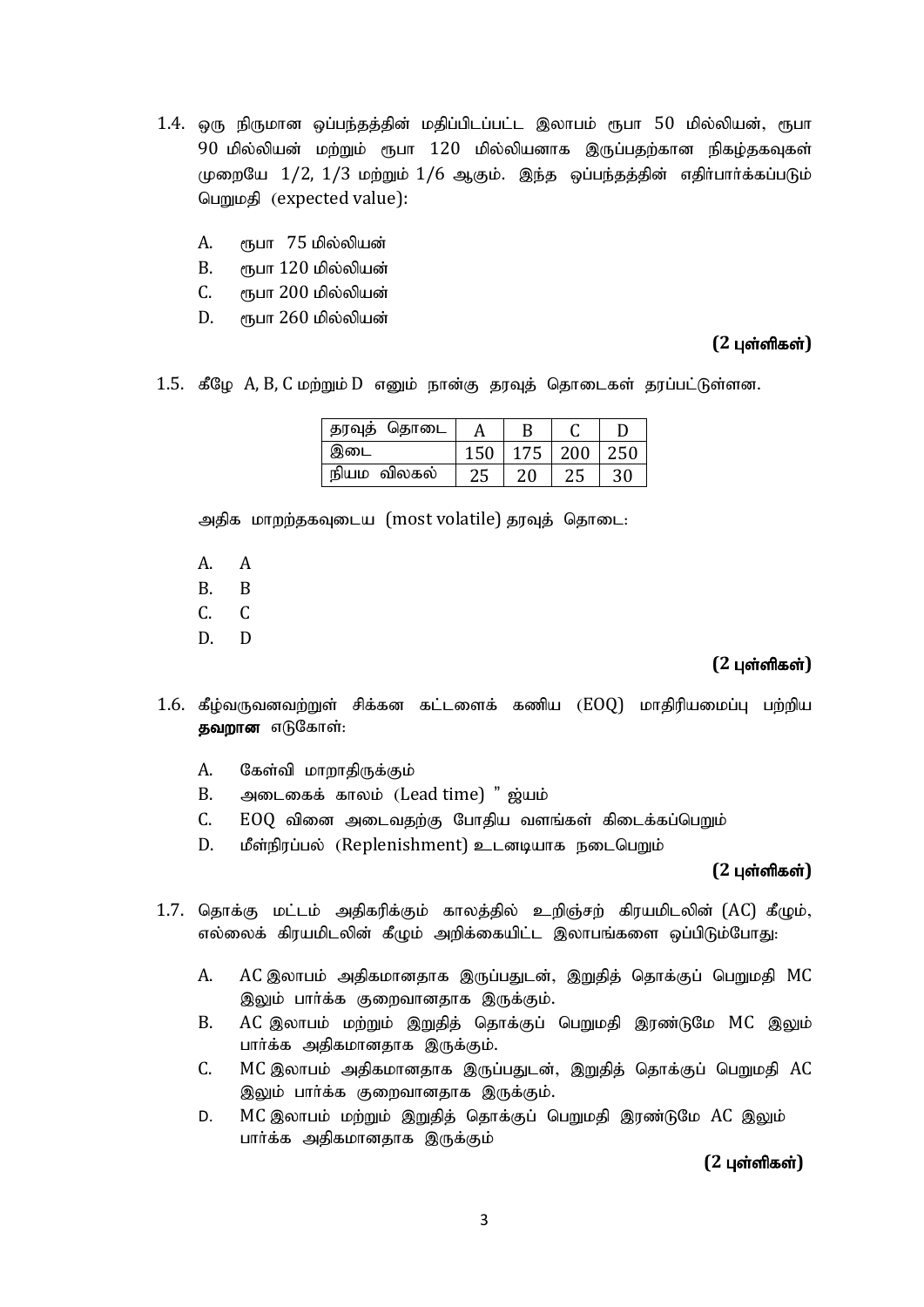- 1.8. கீழே தரப்பட்டவற்றில் சாதகமான நேர்பொருள் பாவனை முரணை (favourable direct material usage variance) விபரிக்காதது:
	- A. நியமத்தில் குறிப்பிட்டதை காட்டிலும் உயர்ந்த தரத்திலான பொருட்களை உபயோகித்தல்
	- B. பொருட்கள் விரயமாகும் வீதங்களில் வீழ்ச்சி
	- C. வழங்குனரின் தரக் கட்டுப்பாட்டு செவ்வைகளில் (quality control checks) அதிகரிப்பு
	- D. பாதிட்டதிலும் பார்க்க குறைவான உற்பத்தி அளவினை அடைதல்

#### $(2 \text{ L} \cdot \hat{\text{S}})$

- 1.9.  $100$  விலைப்பட்டியல்களைக் கொண்ட எளிய எழுமான மாதிரியொன்றின் இடைப் பெறுமதி (mean value) ரூபா 600 ஆகவும் நியம விலகல் (standard deviation) ரூபா  $100$  ஆகவும் உள்ளது. குடில இடையின்  $95\%$  உயர் நம்பிக்கை எல்லை (upper confidence limit) கிட்டத்தட்ட:
	- A. (Б<sub>ил</sub> 500
	- **В.** (ГЪЦП 580
	- C. спут 620
	- D. eҧuп 700

#### $(2 \text{ L} \cdot \hat{\text{S}})$

- $1.10$ . ஆராய்ச்சி நிறுவனமொன்று எழுமானமாக  $100$  உயர்தர வகுப்பு மாணவர்களை கொண்ட மாதிரியை தொடர்புகொண்டு, அவர்களில் 20% மாணவர்கள் ஏனைய கற்கைநெறிகளை விட தமது வாடிக்கையாள நிறுவனம் நடாத்தும் தொழில்சாா் கற்கைநெறியினை விரும்புவதாக கண்டறிந்தனர். வாடிக்கையாளர் நிறுவனம் வழங்கும் கற்கைநெறியினை விரும்பும் சகல உயர்தர வகுப்பு மாணவர்களின் விகிதாசாரத்திற்கான  $95\%$  (Z=2) நம்பிக்கை இடைவெளி (confidence interval):
	- A. 12% முதல் 28% வரை
	- $B. 16\%$  முதல் 24% வரை
	- $C.$  18% முதல் 22% வரை
	- $D. 19\%$  முதல்  $21\%$  வரை

#### $(2 \text{ L} \cdot \hat{\text{S}})$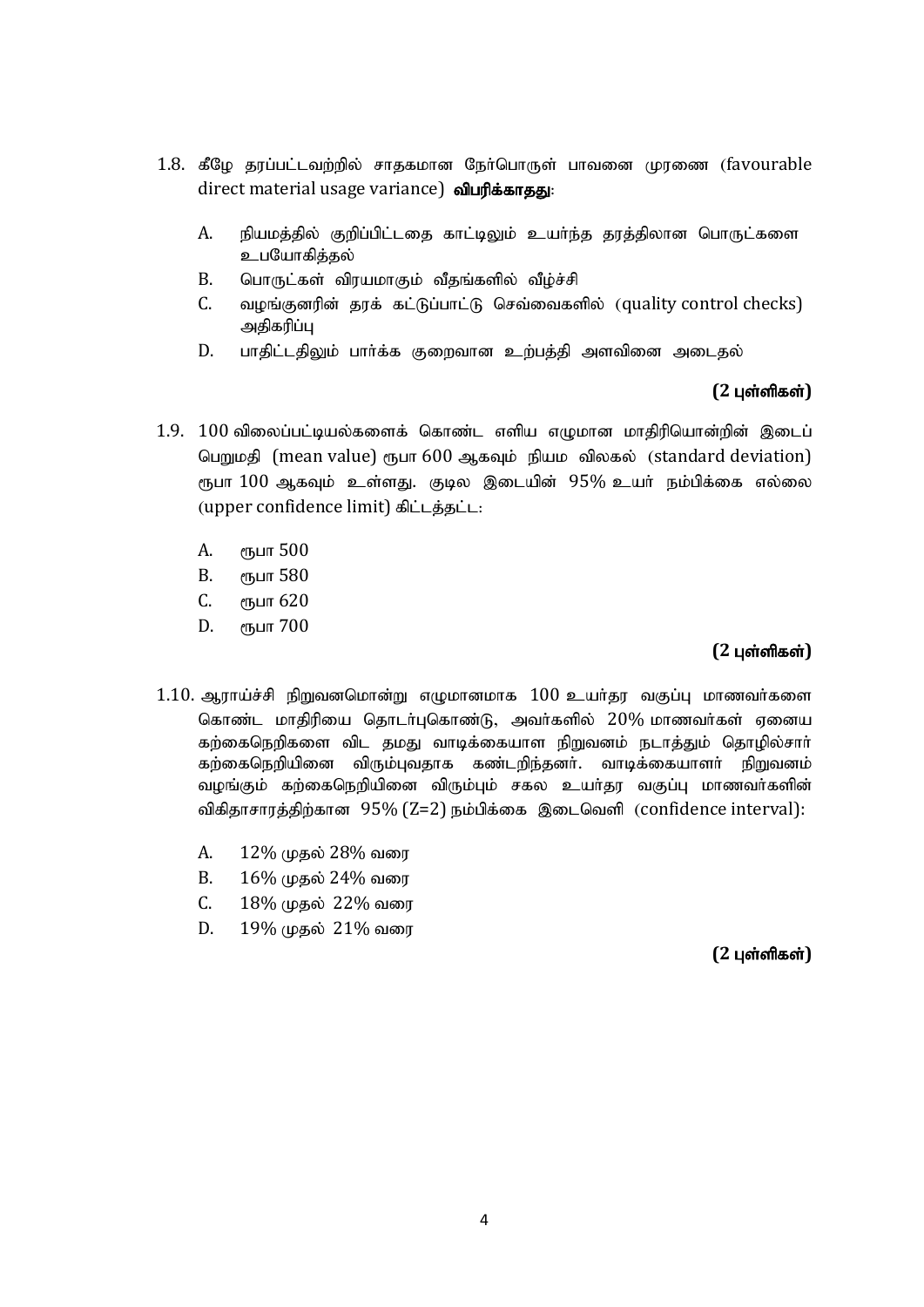1(b): வினவப்பட்ட வினைச் சொற்களுக்கு கவனம்செலுத்தி, எல்லா வினாக்களுக்கும் சுருக்கமாக விடை எழுதுக.

(மொத்தம்  $30$  புள்ளிகள்)

 $1.11.$  ஒரு கம்பனி  $1,800,000$  அலகுகள் மொத்த இயல்வலு உடைய எந்திரத்தினை கொள்வனவுசெய்ய திட்டமிடுகின்றது. விற்பனை எதிர்வுகூறல் அடிப்படையில்,  $\mu$ தலாவது ஆண்டில்  $100{,}000$  அலகுகளும் அதன் பின்னர் ஒவ்வொரு ஆண்டிலும் 25,000 அலகுகள் அதிகமாகவும் உற்பத்தி செய்யப்படும்.

செய்யவேண்டியது:

எந்திரத்தின் முமு இயல்வலுவை பயன்படுத்துவதற்கு எத்தனை ஆண்டுகள் செல்லும் எனக் **கணிக்குக.** 

 $(3 \text{ u}$ ள்ளிகள்)

 $1.12$ . நீண்டகால செயற்திட்டம் ஒன்றில் ரூபா  $7.2$  மில்லியன் முதலீடு அடுத்த  $25$ ஆண்டுகளுக்கு நிகர நேர்க் காசுப்பாய்வினை கருமென எகிர்பார்க்கப் படுகின்றது. முதலாவது ஆண்டில் ரூபா  $100{,}000$  நிகர காசுப்பாய்வு அடுத்து வரும் ஆண்டுகளில் முன்னைய ஆண்டைவிட 20% இனால் அகிகரிக்கும்.

#### செய்யவேண்டிய**து**:

செயற்திட்ட மீள்செலுத்துகைக் காலத்தை கிட்டிய ஆண்டுகளில் **கணிக்குக.** 

**(3 புள்ளிகள்)** 

1.13. இன்று முதலிடப்படும் தொகை 5 ஆண்டுகளில் இரண்டு மடங்காகும் எனும் முதலீட்டுத் திட்டத்தை ஒரு நிதிநிறுவனம் கொடைமுனைவு செய்கின்றது.

#### செய்யவேண்டியது:

இந்த முதலீட்டின் வருடாந்த விளைவு வீதத்தினை (Annual Effective Rate) இரு தசமதானங்களுக்கு திருத்தமாக கணிக்குக.

**(3 புள்ளிகள்)** 

 $1.14.$   $1994 = 100$  இனை அடிப்படையாகக் கொண்டு,  $2008$  ஆம் ஆண்டின் விலைச் சுட்டி  $129$  ஆக இருந்தது. அந்த ஆண்டில் அடிப்படை ஆண்டு  $2008 = 100$ ஆக மாற்றப்பட்டது. 2010 ஆண்டில் புதிய சுட்டி 110 ஆக இருந்தது. 1994 ஆம் ஆண்டிலிருந்து விலைமாற்றங்களை தொடர்ச்சியாக மதிப்பிடுவதற்கு,

#### செய்யவேண்டியது:

 $1994$  இனை அடிப்படை ஆண்டாகக் கொண்டு  $2010$  ஆண்டின் விலைச் சுட்டியினை **கணிக்குக.** 

**(3 புள்ளிகள்)**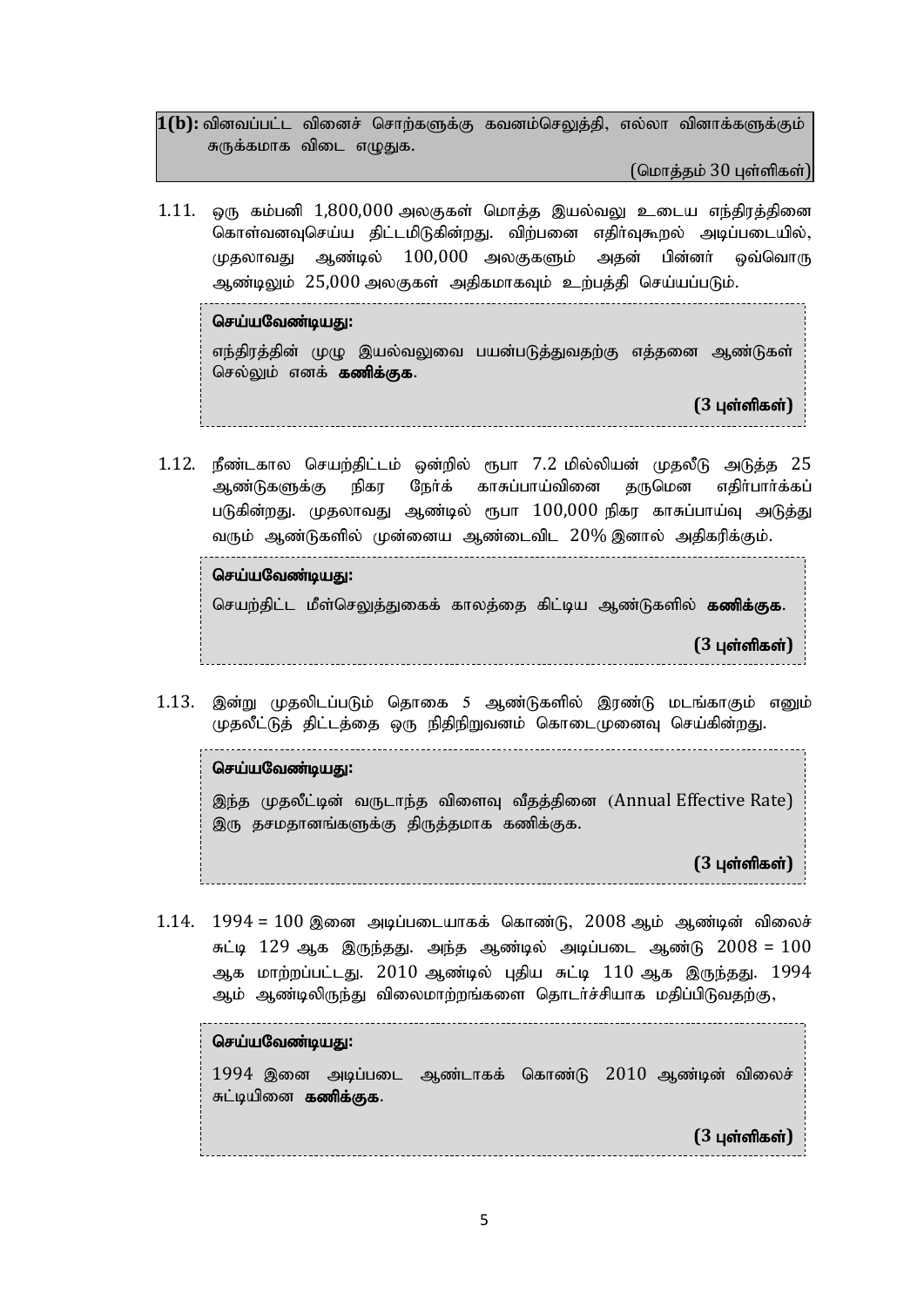1.15. ஒரு தொழிற்சாலையின் சாதாரண உற்பத்தி மாதத்திற்கு 1,000 அலகுகள். லு்வொரு மாதமும் நிலையானகிரயம் மாறாதெனக் கொள்க. ஜனவரி மாதம்  $1,210$  அலகுகள் ரூபா  $3,394,000$  மொத்தக் கிரயத்திலும், பெப்ரவரி மாதம்  $990$  அலகுகள் ரூபா  $3,086,000$  மொத்தக் கிரயத்திலும் உற்பத்தி செய்யப் பட்டன. மார்ச் மாத உற்பத்தி  $1,040$  அலகுகள்.. விற்பனையின் அளவு  $1,200$ அலகுகள். .எல்லைக் கிரய அடிப்படையில் இலாபம் ரூபா  $8,160,000$ .

#### செய்யவேண்டியது:

உறிஞ்சல் கிரயமிடல் முறையின்கீழ் இலாபத்தினை **கணிக்குக.** 

**(3 புள்ளிகள்)** 

 $1.16$ . சாா்ட் ஆட்டொமோபைல்ஸ்  $(CA)$  விற்பனைசெய்யும் 3 உற்பத்திப் பொருட்கள்  $P$ , Q மற்றும் R இன் பங்களிப்பு / விற்பனை விகிதங்கள்  $(C/S$  ratios) முறையே  $15\%$ ,  $10\%$  மற்றும்  $25\%$  ஆகும். P மற்றும் Q பொருட்களின் வருமானம் முறையே  $\epsilon$ நபா $10$  மில்லியன் மற்றும்  $\epsilon$ நபா  $20$  மில்லியன்.  $\rm CA$  யின் மொத்த நிலையான கிரயம் ரூபா 5.5 மில்லியன். எதிப்பாக்கும் இலாபம் ரூபா 1 மில்லியன்.

#### செய்யவேண்டிய**து**:

எதிா்பாா்க்கும் இலாபத்தை அடைவதற்கு உற்பத்திப் பொருள்  $R$  இனால் பெறப்படவேண்டிய வருமானத்தினை **கணிக்குக.** 

- $(3 \text{ L} \cdot \hat{\text{S}})$
- $1.17.$  ஒரு கம்பனி அதன் விற்பனை அளவின் காலாண்டுப் போக்கினை (quarterly trend) எதிர்வுகூற கீழே தரப்பட்டுள்ள பிற்செலவுக் கோட்டினை பிரயோகித்து, பின்னர் பருவகால சுட்டியினால் செய்மையாக்கம் செய்கின்றது. பண்... பகுவமால் கட்டிட்ணால் கேங்க்கப்பிக்கம் கேங்க்கத்து.<br>பிற்செலவுக் கோடு: TV = 4,000 + 80N. இங்கு TV போக்கின் அளவும், N எக்கனையாவது காலாண்டு என்பதுமாகும். காலாண்டுகள்  $1, 2, 3$  மற்றும்  $4$ க்கான பருவகால சுட்டிகள் முறையே  $105\%$ ,  $80\%$ ,  $95\%$  மற்றும்  $120\%$  .

#### செய்யவேண்டியது:

இரண்டாவது ஆண்டின் 3ம் காலாண்டிலிருந்து 4ம் காலாண்டு வரையான காலத்தில் விற்பனையின் அளவில் எதிர்வுகூறப்படும் அதிகரிப்பு அல்லது வீழ்ச்சியை கணிக்குக.

#### **(3 புள்ளிகள்)**

 $1.18$ . தொலைபேசி நிலையமொன்றில் அழைப்புக் காலம், இடை  $10$  நிமிடங்கள்.. விலகற்திறன் (variance) 25 நிமிடங்கள் ஆன செவ்வன் பரம்பலாகும்.

செய்யவேண்டியது:

 $20$  நிமிடங்களை அகிகரிக்கும் அமைப்பக்களின் சகவீக்கை கணிக்குக.  $(3 \text{ L} \cdot \hat{\mathsf{G}} \cdot \hat{\mathsf{G}} \cdot \hat{\mathsf{G}} \cdot \hat{\mathsf{G}} \cdot \hat{\mathsf{G}} \cdot \hat{\mathsf{G}} \cdot \hat{\mathsf{G}} \cdot \hat{\mathsf{G}} \cdot \hat{\mathsf{G}} \cdot \hat{\mathsf{G}} \cdot \hat{\mathsf{G}} \cdot \hat{\mathsf{G}} \cdot \hat{\mathsf{G}} \cdot \hat{\mathsf{G}} \cdot \hat{\mathsf{G}} \cdot \hat{\mathsf{G}} \cdot \hat{\mathsf{G}} \cdot \hat{\mathsf{G}} \cdot \hat{\mathsf{G}} \cdot \hat{\mathsf{G}} \cdot \hat{\mathsf{G}} \cdot \$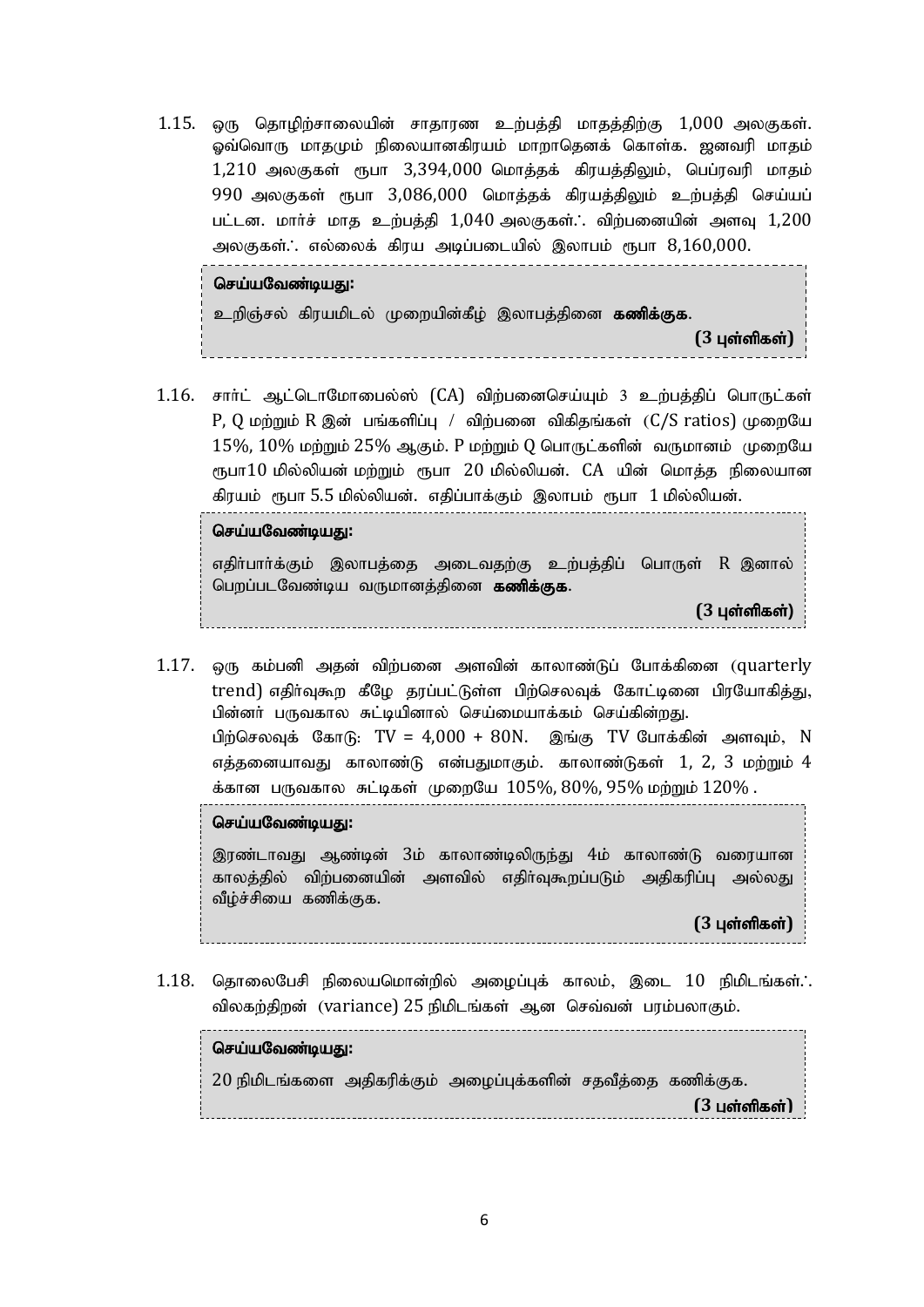1.19. செயற்பாட்டு அடிப்படைக் கிரயமிடலானது (Activity based costing) உற்பத்திப் பொருட்களின் வளங்களின் நுகர்வு அடிப்படையில் மேந்தலைகளின் சிறந்த ஒதுக்கத்திற்கு ஏதுவாகின்றது.

செய்யவேண்டியது: செயற்பாடு அடிப்படைக் கிரயமிடல் சம்பந்தமான முக்கியமான படிமுறைகள் நான்கினையும் கூறுக.  $(3 \text{ L} \cdot \hat{\text{S}})$ 

 $1.20$ . ஒரு உற்பத்திப் பொருளுக்கு, அடுத்த மாதத்திற்காக கீழ்வரும் மதிப்பீடுகள், சாத்தியமான வழு எல்லைகளுடன் (margin of error) (சக அல்லது சய), தரப்பட்டுள்ளன.

| உருப்படி                       | ரூபா      | வழு எல்லை $(+/-)$ |
|--------------------------------|-----------|-------------------|
| அலகின் விற்பனை விலை            | 80        | 10%               |
| அலகின் மாறுங் கிரயம்           | 50        | 20%               |
| மாதத்திற்கான நிலையான<br>கிரயம் | 3,000,000 | 10%               |

| செய்யவேண்டியது:                                                                   |                    |
|-----------------------------------------------------------------------------------|--------------------|
| சமப்பாட்டு விற்பனை அளவின் (breakeven sales volume) உயர்ந்தபட்ச<br>வழுவை கணிக்குக. |                    |
|                                                                                   | $(3)$ பள்ளிகள் $)$ |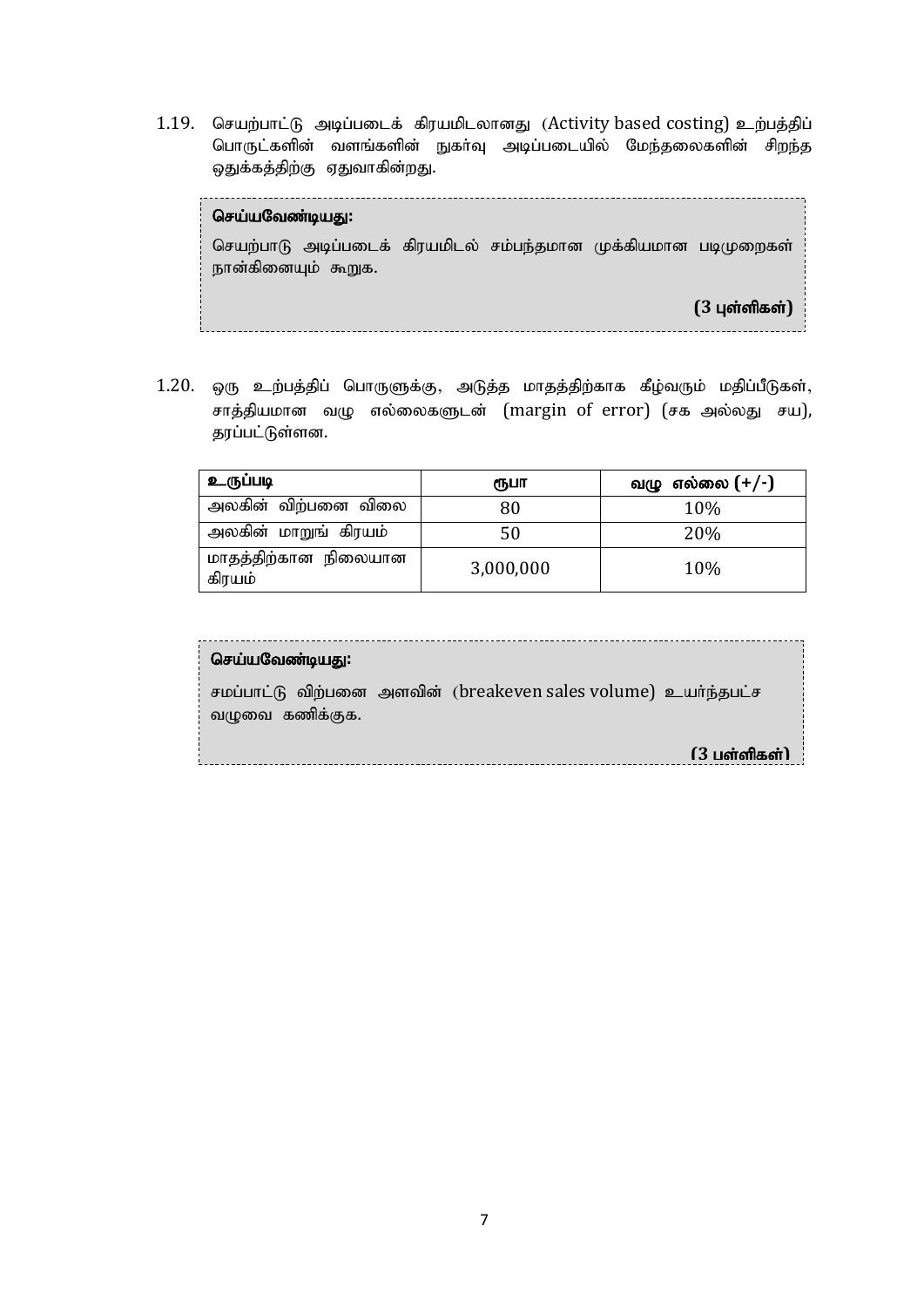#### பிரிவு 2

தரப்பட்டுள்ள நான்கு வினாக்களில் மூன்று வினாக்களுக்கு விடை தருக. பிரிவு 2 க்கான மொத்தப் புள்ளிகள்: 30 புள்ளிகள். இந்தப் பரிவுக்கு பரிந்துரைக்கப்பட்ட காலம் 54 நிமிடங்கள்

#### <u>வினா இல. 02</u>

சுகத் ரீ பக்கேஜிங் (STP) கம்பனி தேயிலையை பக்கட்டுகளில் அடைத்து விற்பனை செய்கின்றது. அதன் இறுதிக் காலாண்டிற்கான செயற்பாடுகள் கீழ்வருமாறு:

| <b>STP Tea</b>                              |       |       |
|---------------------------------------------|-------|-------|
| <u>இறுதிக் காலாண்டிற்கான சாதனைக் கூற்று</u> |       |       |
|                                             | ரூபா. | ரூபா. |
|                                             | '000  | '000  |
| விற்பனை (20,000 பக்கட்டுகள்)                |       | 1,800 |
| விற்கப்பட்ட பொருட்களின் கிரயம்:             |       |       |
| நிலையான உற்பத்திக் கூலி                     | 60    |       |
| துண்டு வேலைக் (Piece work) கூலி             | 270   |       |
|                                             | 330   |       |
| பொருட்கள்                                   | 1,200 |       |
|                                             |       | 1,530 |
| மொத்த இலாபம்                                |       | 270   |
| வினியோகத்தா் தரகு (ரூபா15 / பக்கட்)         | 300   |       |
| நிலையான நிருவாகக் கிரயம்                    | 90    |       |
|                                             |       | 390   |
|                                             |       | (120) |

அடுத்த காலாண்டிற்கு கீழ்வரும் தகவல்கள் கிடைக்கப்பெற்றுள்ளன:

- 1. நிலையான உற்பத்திக் கூலியும் நிலையான நிருவாகக் கிரயமும் மாற்றமடையா.
- 2. துண்டுவேலைக் கூலி வீதம் அலகொன்றிற்கு ரூபா 15ஆக அதிகரிக்கும்.
- 3. விற்பனை விலையில் ஒவ்வொரு ரூபா 3 வீழ்ச்சி / அதிகரிப்பிற்கு, கேள்வியானது லரு காலாண்டிற்கு  $1000$  அலகுகளால் அதிகரிக்கும் / குறைவடையும்.

#### செய்யவேண்டியது:

- 1. ஒரு அலகின் எல்லைக் கிரயத்தினை **கணித்து**, அடுத்த காலாண்டிற்கான¦ மொத்த கிரயச் சார்பினை (cost function) **எழுதுக** (2 புள்ளிகள்)
- 2. அடுத்த காலாண்டின் கேள்விச் சாா்பினையும் அதன்மூலம் மொத்த வருமானம் மற்றும் எல்லை வருமானச் சார்புகளையும் **இனங்காண்க. (5 புள்ளிகள்)**
- 3. அடுத்த காலாண்டில் உத்தம (optimum) உற்பத்தி, அலகொன்றின் விற்பனை விலை மற்றும் உத்தம மட்டத்தில் மொத்த இலாபத்தை கணிக்குக.

**(3 புள்ளிகள்)**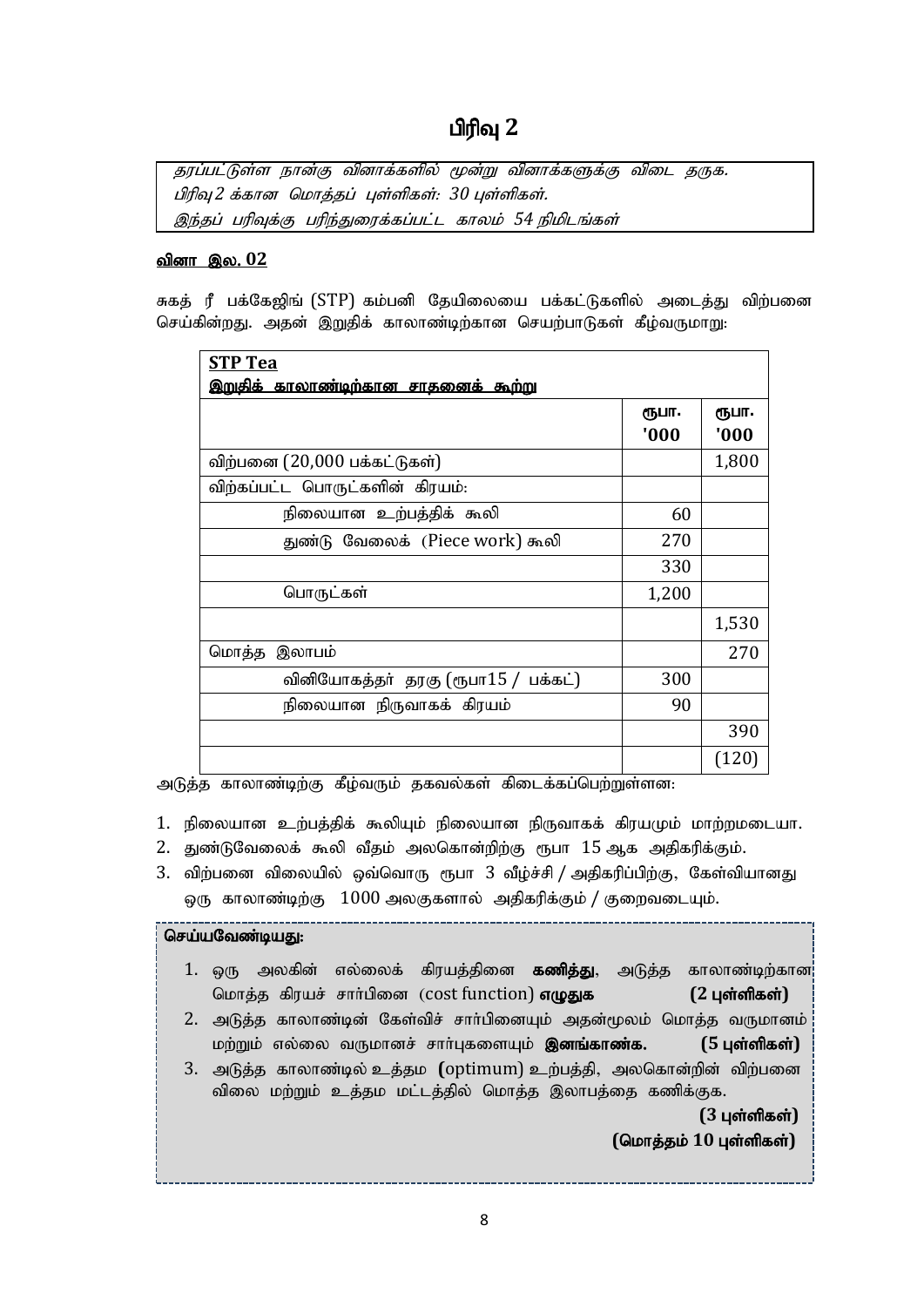#### <u>வினா இல. 03</u>

கீழே தரப்பட்டுள்ள தரவுகள் மூன்று கட்ட உற்பத்திச் செயன்முறைகளை கொண்ட உற்பத்தியில் ஜனவரி மாதத்தின் செயன்முறை — 2 தொடர்பானவையாகும்:

| செயன்முறை 1 இலிருந்து பொருள் உள்ளீடு | 5,000 units $\omega$ Rs. 194 per unit |
|--------------------------------------|---------------------------------------|
| சேர்க்கப்பட்ட பொருட்கள்              | ரூபா 217,500                          |
| நேர் கூலி                            | ரூபா 400,000                          |
| மேந்தலைகள்                           | ரூபா 308,100                          |

செயன்முறை முடிவடைந்ததும் இழப்புக்கள் இனங்காணப்படுவதுடன், ஜனவரி மாதம் 800 அலகுகள் ஒடிவடைந்தன. மாதத்தில் உள்ளிட்ட அலகுகளின் எண்ணிக்கையில்  $10\%$  சாதாரண இழப்பாக கொள்ளப்படும். ஒடிவுப் பொருட்கள் அலகொன்று ரூபா  $50$ விலையில் விற்கப்படலாம்.

| ஆரம்ப புத்துருவாகும் வேலை 600 அலகுகளின் "ா்த்தி மட்டம் கீழ்வருமாறு:                           |                           |                                                                                                 |
|-----------------------------------------------------------------------------------------------|---------------------------|-------------------------------------------------------------------------------------------------|
| செயன்முறை 1 இலிருந்து பொருள் உள்ளீடு<br>சேர்க்கப்பட்ட பொருட்கள்<br>கூலி<br>மேந்தலை<br>மொத்தம் | 100%<br>60%<br>30%<br>30% | 75,000<br>(ПЪЦП<br>25,000<br>(ҦШТ<br>ரூபா 50,000<br>ரூபா <u>_ 14,400</u><br><u>ரூபா 164,400</u> |
| ஆரம்ப புத்துருவாகும் வேலை 1,000 அலகுகளின் "ா்த்தி மட்டம் கீழ்வருமாறு:                         |                           |                                                                                                 |
| செயன்முறை 1 இலிருந்து பொருள் உள்ளீடு<br>சேர்க்கப்பட்ட பொருட்கள்<br>கூலி<br>மேந்தலை            | 100%<br>75%<br>40%<br>20% |                                                                                                 |

கம்பனி நிறையேற்றிய சராசரி விலையிடல் முறையினை உபயோகிக்கின்றது.

செய்யவேண்டியது:

1. அலகுகளின் எண்ணிக்கை தொடர்பாக செயன்முறை - 2 இன் உள்ளீடுகள் மற்றும் வெளியீடுகளின் கணக்கிணக்கக் கூற்றினை **தயாரிக்குக**.  $(2 \text{ L} \cdot \hat{\text{S}})$ 

2. ஐனவரி மாதத்தில் உற்பத்திசெய்த சமான அலகுகளின் (equivalent units) எண்ணிக்கை, கிரய மூலகங்களின் அடிப்படையிலும் மொத்தமாகவும் சமான அலகொன்றின் கிரயங்கள் ஆகியவற்றை **கணிக்குக**. சாதாரண இழப்பினை வேறாக இனங்காண்க.

#### $(6 \text{ L} \cdot \hat{\text{S}})$

3. செயன்முறை 3 க்கு மாற்றப்படும் உற்பத்திக் கிரயத்தையும், இறுதிப் புத்துருவாகும் வேலைப் பெறுமதியையும் கணிக்குக.

 $(2 \text{ L} \cdot \hat{\text{S}})$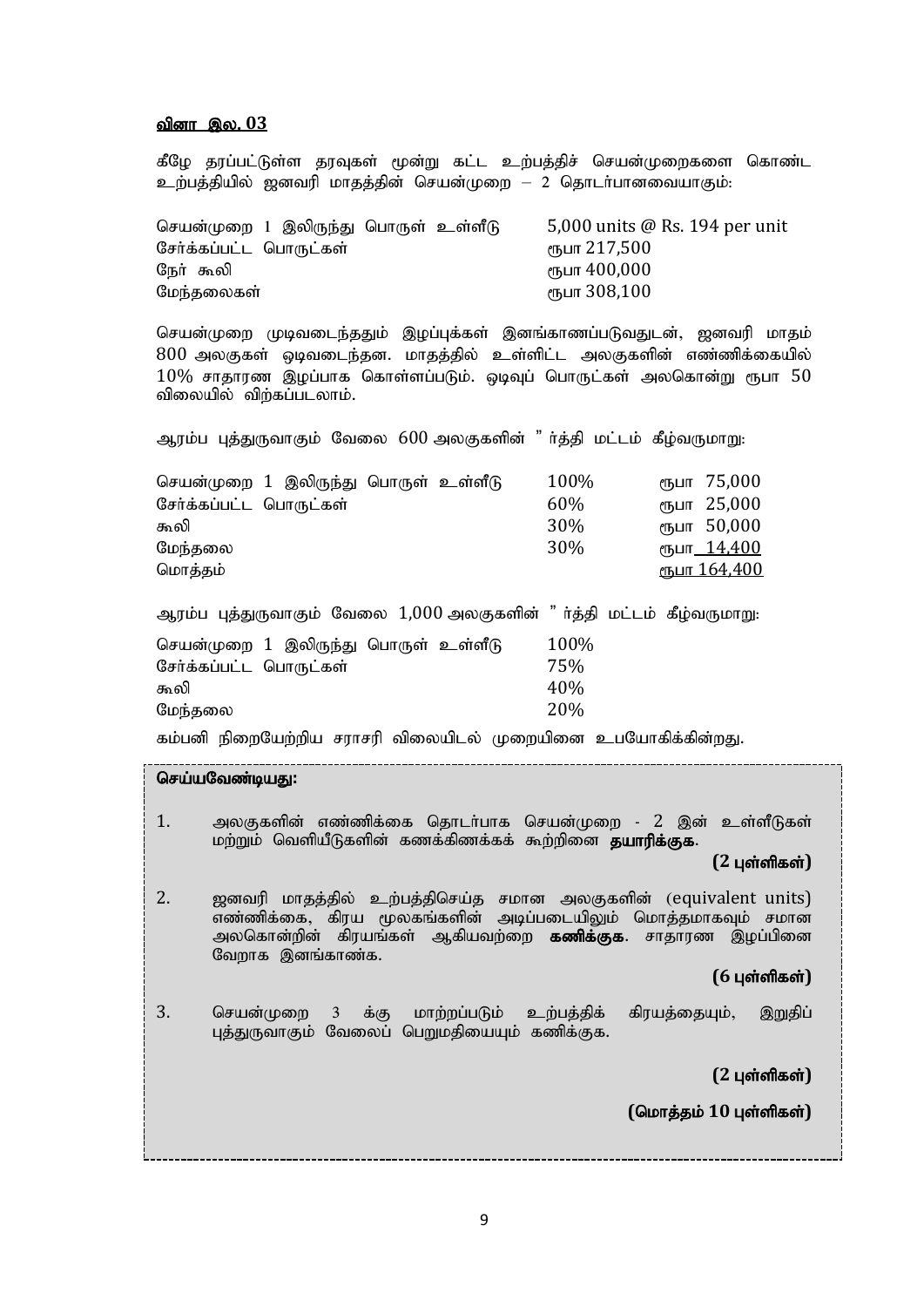#### <u>வினா இல. 04</u>

 $4.1$ . கீழ்வரும் தகவல்கள் ஒரு உற்பத்திக் கம்பனி பயன்படுத்தும் மூலப்பொருள்  $'X'$ தொடர்புபட்டதாகும்.

| வாரமொன்றிற்கு உயர்ந்தபட்ச நுகர்வு       | 9,000 அலகுகள்  |
|-----------------------------------------|----------------|
| வாரமொன்றிற்கு குறைந்தபட்ச நுகா்வு       | 3,000 அலகுகள்  |
| மீள்கட்டளைக் கணியம் (Re-order quantity) | 36,000 அலகுகள் |
| அடைகைக் காலம் (Lead time)               | $4-6$ வாரங்கள் |

| $(1 \text{ } \mu \text{sin} \text{sin})$        |
|-------------------------------------------------|
| $(1 \text{ } \mu \text{sin} \text{sin} \theta)$ |
|                                                 |
| $(1 \text{ } \mu \text{ and } \text{)}$         |
| ( 1 பள்ளி                                       |
|                                                 |

 $4.2$ . கீழ்வரும் தகவல்கள் ஒரு உற்பத்திக் கம்பனி பயன்படுத்தும் மூலப்பொருள் 'Y' தொடர்புபட்டதாகும.

| 'Y' யின்  விலை         | அலகொன்று ரூபா 25        |
|------------------------|-------------------------|
| நுகாவு                 | ஆண்டிற்கு 8,000 அலகுகள் |
| ஒரு கட்டளைக்கான கிரயம் | ரூபா 100                |
| வட்டி விகிதம்          | ஆண்டிற்கு $10\%$        |

#### செய்யவேண்டியது:

- 1. Y யின் சிக்கன கட்டளைக் கணியத்தை  $(EOQ)$  கணிக்குக.
- $(2 \text{ } \mu \text{sin} \text{sin} \text{sin})$ 2. Y யின் ஆண்டொன்றிற்கான மொத்த தொக்கு வைத்திருத்தல் கிரயம் (Total Holding Cost) மற்றும் மொத்த கட்டளைக் கணியம் ஆகியவற்றை கணிக்குக.  $(2 \text{ } \mu \text{sin} \text{sin} \text{sin})$ 3. EOQ முறையினை பயன்படுத்துவதில் முகங்கொடுக்கவேண்டிய நடைமுறைப் பிரச்சினைகள் இரண்டை **விபரிக்குக**.

 $(2 \text{ L} \cdot \hat{\text{S}})$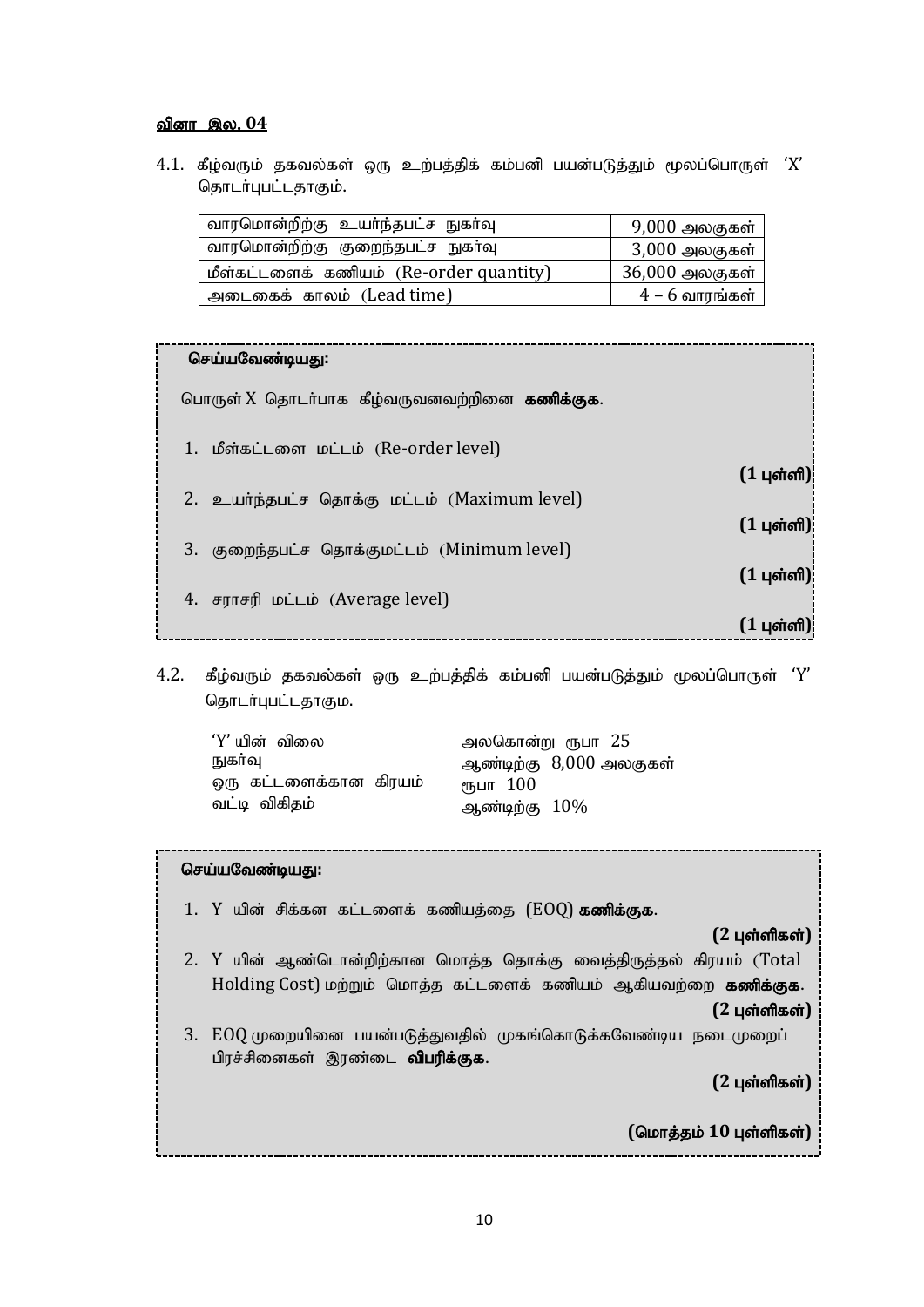#### <u>வினா இல. 05</u>

அல்பா எனும் தனியான ஒரு பொருளை உற்பத்திசெய்யும் கம்பனியின் ஜனவரி மாதத்திற்கான உண்மை உற்பத்திக் கிரயம் மற்றும் முரண்கள் கீழே தரப்பட்டுள்ளன. ஆரம்ப அல்லது இறுதிப் புத்துருவாகும் வேலைகள் இருக்கவில்லை. நியம எல்லைக் கிரயமிடல் முறைமை கடைப்பிடிக்கப்பகின்றது.

| அல்பாவின் உண்மை உற்பத்தி                           | 9,000 அலகுகள்     |
|----------------------------------------------------|-------------------|
|                                                    |                   |
| மாதத்தில் இறுக்கப்பட்ட உண்மைக் கிரயங்கள்:          | ரூபா '000         |
| கொள்வனவு செய்து நுகரப்பட்ட நேர்பொருள் (1,000கி.கி) | 300               |
| நேர்கூலி 5,000 மணித்தியாலம்                        | 390               |
| மாறும் உற்பத்தி மேந்தலை                            | 122               |
|                                                    |                   |
| முரண்கள்:                                          | ரூபா '000         |
| நேர் பொருள் விலை முரண்                             | 30 சாதகம்         |
| நேர் பொருள் பாவனை முரண்                            | 33 பாதகம்         |
| நோ் கூலி விகித முரண்                               | $10 \sigma$ ாதகம் |
| நோ் கூலி வினைத்திறன் முரண்                         | 32 சாதகம்         |
| மாறும் உற்பத்தி மேந்தலை செலவின முரண்               | 22 பாதகம்         |
| மாறும் உற்பத்தி மேந்தலை வினைத்திறன் முரண்          | 8 சாதகம்          |

மாறும் உற்பத்தி மேந்தலைகள் பயன்படுத்திய கூலி மணித்தியால அடிப்படையில் மாற்றமடைகின்றது.

#### செய்யவேண்டியது:

1. ஒவ்வொரு கிரய மூலகத்தினதும் அலகுக் கிரயங்களையும் ஒரு அலகு அல்பாவில் அவை நுகரப்பட்ட அளவையும் காட்டி, ஒரு அலகு அல்பாவின்¦ நோ் பொருள், நேர் கூலி மற்றும் மாறும் உற்பத்தி மேந்தலை ஆகிய கிரய<mark>்</mark> மூலகங்களின் நியம கிரயங்களை **கணிக்குக.** 

 $(6 \frac{1}{2} \text{ L} \sin \theta \sin \theta)$ 

2. நியமங்கள் வழமையாக வகுக்கப்படும் மூன்று பரந்த வகைப்படுத்தல்களை $\vert$ <mark>கூறுக.</mark> இவற்றுள் எது விரும்பப்படும் என ஆராய்க.

 $(3 \frac{1}{2} \mu)$  புள்ளிகள்)